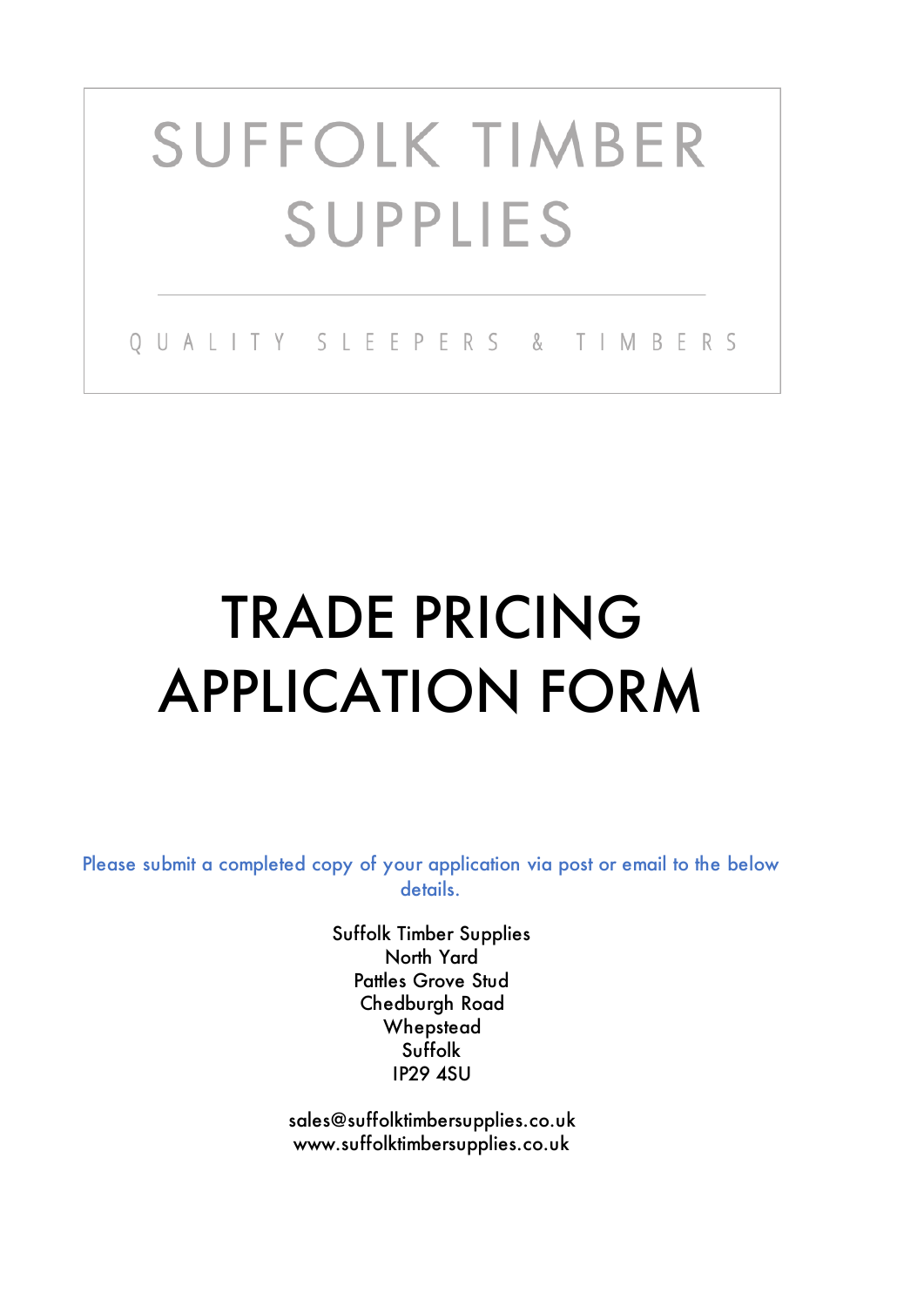### BUSINESS DETAILS

| <b>Company/Trading Name:</b> |             |                        |  |
|------------------------------|-------------|------------------------|--|
| Director/Proprietor<br>Name: |             |                        |  |
| <b>Company Address:</b>      |             |                        |  |
|                              |             |                        |  |
|                              |             |                        |  |
| <b>Email Address:</b>        |             |                        |  |
| Telephone Number:            |             |                        |  |
| Mobile Number:               |             |                        |  |
| <b>VAT Number:</b>           |             |                        |  |
| <b>Company Number:</b>       |             |                        |  |
| Type of Company: (Please     | Sole Trader | <b>Limited Company</b> |  |
| tick)                        | Partnership | <b>LLP</b>             |  |
| Date Business Established:   |             |                        |  |

*Brief Description of your business and work undertaken:*

*If a LTD Company, please provide Directors Details below:*

*Average Monthly Spend:*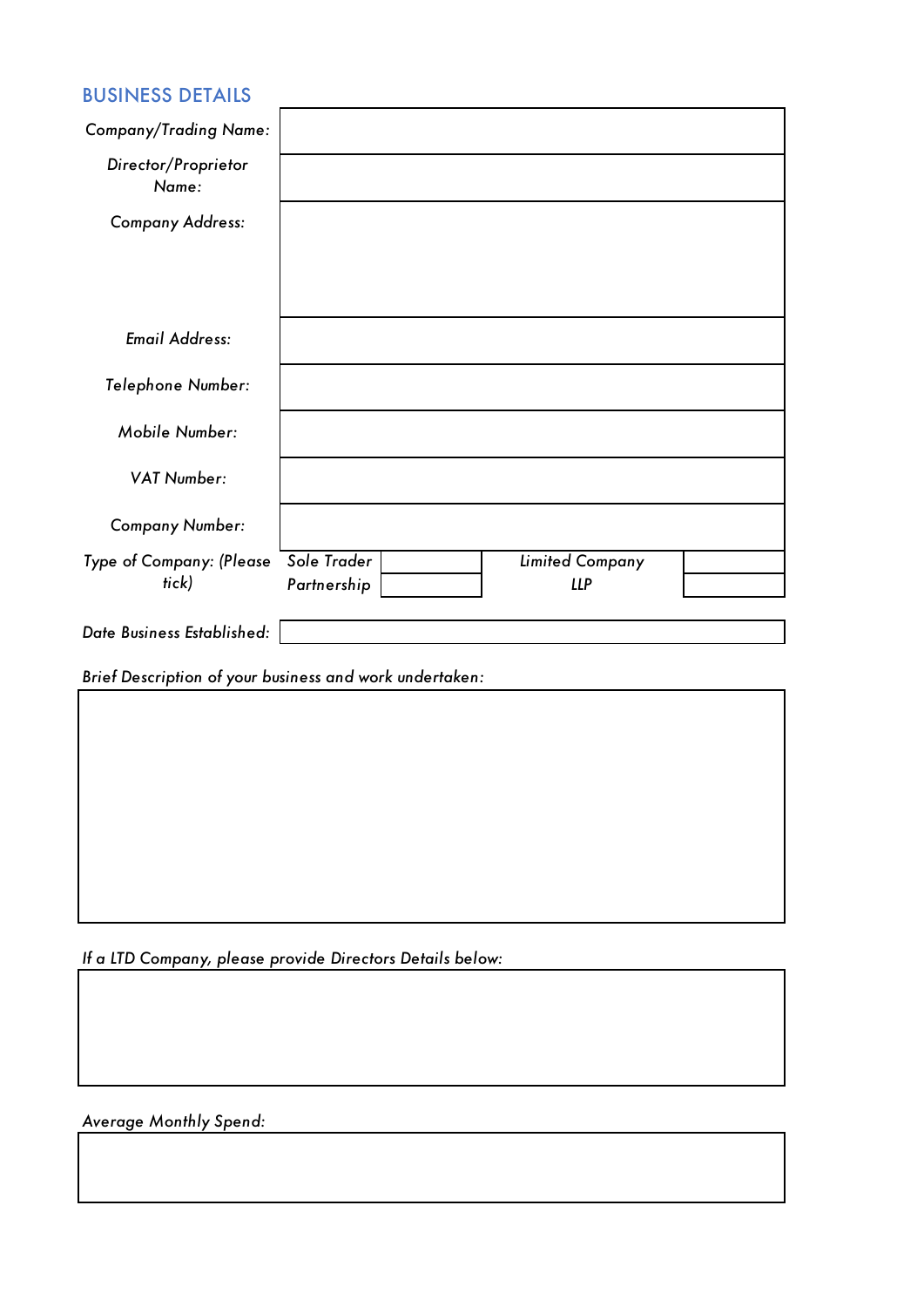I apply to Suffolk Timber Supplies for trade/credit facilities and confirm that the information provided is accurate, true and correct. I agree to be bound by the following Terms and Conditions which I have read and understood. We reserve the right to amend or terminate this agreement without notice or in respect of any breach. In the event of termination of this agreement all sums due to Suffolk Timber Supplies will become due with immediate effect and interest payable until settled as per our terms and conditions. I agree to indemnify Suffolk Timber Supplies in respect of

all costs that may be incurred in respect of collection of any outstanding monies due.

| Signed: |  | Date: |  |
|---------|--|-------|--|
|---------|--|-------|--|

#### General Data Protection Regulation (GDPR)

We will record and retain your personal information where we consider that it is appropriate, but to help us provide services to you, in line with relevant legislation.

#### Credit Terms

By completing this application we may offer credit terms to you. You agree to Suffolk Timber Supplies undertaking appropriate credit reference searches in this respect. We reserve the right to share any information with credit agencies, other parties and group companies in order to protect our legitimate business interests. Your completion of this application provides the relevant consent for us to progress this.

We may from time to time contact you to make you aware of special offers or promotions on certain products. If you do not wish to be contacted please tick the box here.  $\Box$ 

#### **Definitions**

1.1 In these Terms: "the Trade Customer" means any party with whom the Company contracts: "the Company" means Pattles Grove Group Ltd trading as Suffolk Timber Supplies; "the Goods" means the goods supplied by the Company to the Customer under the contract on the basis of these Terms ("the Contract").

#### Basis of the Sale

2.1 No order submitted by the Customer shall be binding on the Company unless and until it is accepted over the telephone by an authorised representative of the Company and/or confirmed in writing by the Company.

2.2 Any representation or warranty in relation to the Goods made prior to the Contract is expressly excluded.

2.3 If a sample of the Company's goods shall be produced to and/or inspected by the Customer, this shall not constitute a sale by sample and the Goods will not necessarily conform to the sample.

2.4 No variation to these Terms shall be binding unless agreed in writing between the authorised representatives of the Company and the Customer.

2.5 Any quotation given by the Company is an invitation to the Customer to place an order only within 30 days of the quotation date or such time as is agreed.

2.6 These Terms shall govern the Contract to the exclusion of any other terms and conditions subject to which an order is made or purported to be made by the Customer.

2.7 The Customer shall be responsible to the Company for ensuring the accuracy of the terms of any order including any applicable specifications.

2.8 No order which has been accepted by the Company may be cancelled by the Customer except with the Company's agreement and on the basis that the Customer shall indemnify the Company in full against all loss (including loss of profit), costs and expenses incurred by the Company as a result of such cancellation.

#### **Price**

3.1 The price of the Goods ("the Price") shall be the price listed on the Company's website or as quoted to the Customer at the date of delivery unless otherwise agreed in the Contract.

3.2 Unless otherwise stated the Price is ex-works and exclusive of delivery and packing charges.

3.3 All prices quoted by the company are exclusive of Value Added Tax.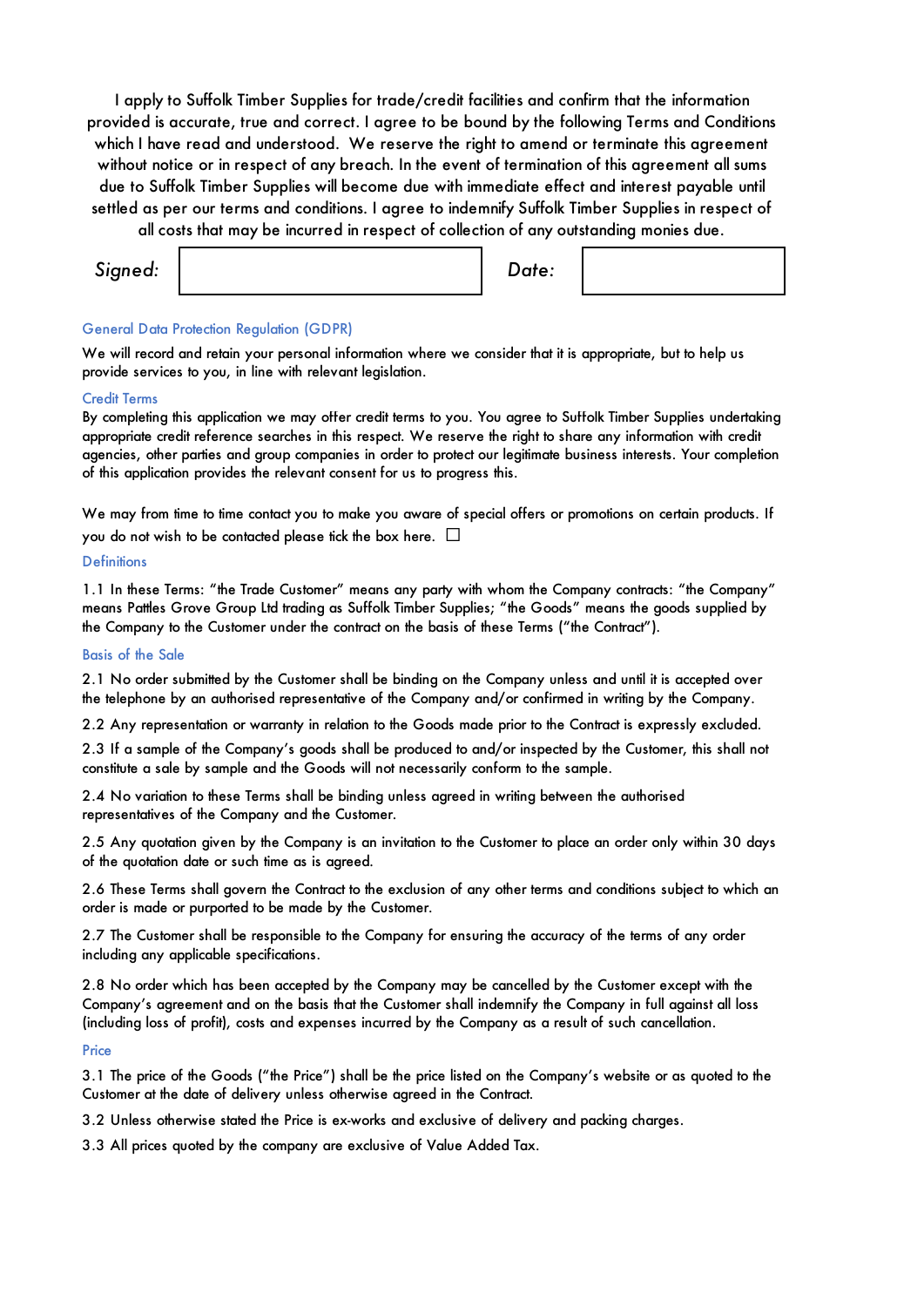3.4 All prices quoted are valid for 30 days only or until earlier acceptance by the Customer after which time they may be altered by the Company giving notice to the Customer. The Company reserves the right, by giving notice to the Customer at any time before delivery, to increase the prices of the goods to reflect an increase of the costs to the Company which is due to any factor beyond the control of the Company.

#### Payment Terms

4.1 The Price shall be payable without set-off no later than 30 days from the date of invoice. The time of payment of the Price shall be of the essence of the Contract.

4.2 If the Customer fails to make any payment by or on the due date the Company shall be entitled to charge interest at the rate of 5% above the Bank of England base rate plus compensation as per the Late Payment of Commercial Debts Act 1998 from the due date until the date of payment, both before and after judgement. The Customer agrees to indemnify the Company for all costs and expenses which it may incur (including any legal costs) in recovering any unpaid sum.

4.3 The Company reserves the right at any time in its absolute discretion to demand and receive immediate payment in respect of any order whether due or not.

4.4 You must tell us about any loss, damage or query giving rise to a claim or non-payment within 7 days of the date of delivery and confirm it by notice in writing within 14 days of the date of invoice.

4.5 Unless the Customer has an approved credit account with the Company, all Goods must be paid for prior to collection. If the Customer wishes to open a credit account with the Company a completed credit account application form must be submitted for the Company's consideration. If the Customer has an approved credit account the Company shall invoice the Customer for the Price of the Goods on or at any time after delivery or collection of the Goods and the Customer shall pay the Price of the goods without deduction by way of set off or otherwise within one calendar month from the last day of the month in which they were supplied.

#### **Delivery**

5.1 Delivery of the Goods shall be made by the Customer collecting the Goods at the Company's premises or, if a place for delivery is agreed by the Company, by the Company delivering the Goods to that place.

5.2 In the event of any Goods being delivered at the Customer's request by instalments, each instalment shall be the subject of a separate Contract, on the basis of these Terms.

5.3 Any dates quoted for delivery of the Goods are approximate only and the Company shall not be liable for any delay in delivery of the Goods. Time for delivery of the Goods shall not be of the essence unless previously agreed by the Company in writing. The Goods may be delivered by the Company in advance of the quoted delivery date upon giving reasonable notice to the Customer.

5.4 If the Company is unable to deliver the Goods due to circumstances beyond its control or if the Customer fails to take delivery of the Goods on the date named by the Company for delivery for whatever reason then, without prejudice to any other right or remedy available to the Company, the Company may (on giving the Customer notification of readiness to deliver) store the Goods until actual delivery and charge the Customer for the reasonable costs (including insurance) of storage & Haulage.

5.5 The Customer shall ensure that the Company's delivery vehicle shall have proper access to any agreed delivery site. The Company will not deliver Goods over roads or grounds that in the Company's (or its authorised representative's) opinion is considered to be unsuitable. The Customer shall indemnify the Company in respect of all costs, claims, losses or expenses which the Company may incur as a result of delivery to the Customer's delivery site or any other place subsequently nominated by the Customer for delivery.

5.6 "Delivery to Site" shall mean the delivery of a full load to any agreed delivery site subject to access to the delivery site being suitable for the Company's delivery vehicle (as mentioned in clause 5.5) with the load thereon as to which the opinion of the Company's driver shall be final. The Customer shall be responsible at its own expense for providing whatever assistance is required for the unloading of the Goods from the delivery vehicle at any agreed delivery site.

5.7 No claim by the Customer for damage in transit or shortage of delivery of Goods during delivery will be entertained by the Company unless the Company is notified in writing with full details of the damage or shortage within 2 days of receipt of the Goods.

#### **Confidentiality**

6.1 All information supplied by the Company in any form (other than information in the public domain) is supplied in confidence and must be used by the buyer for any other purpose than the Order and must not be disclosed to any other party without the Company's express written consent and then only on conditions equivalent to this condition and with an express notification that the information was provided for the buyer only and is not intended to be relied upon by any other part.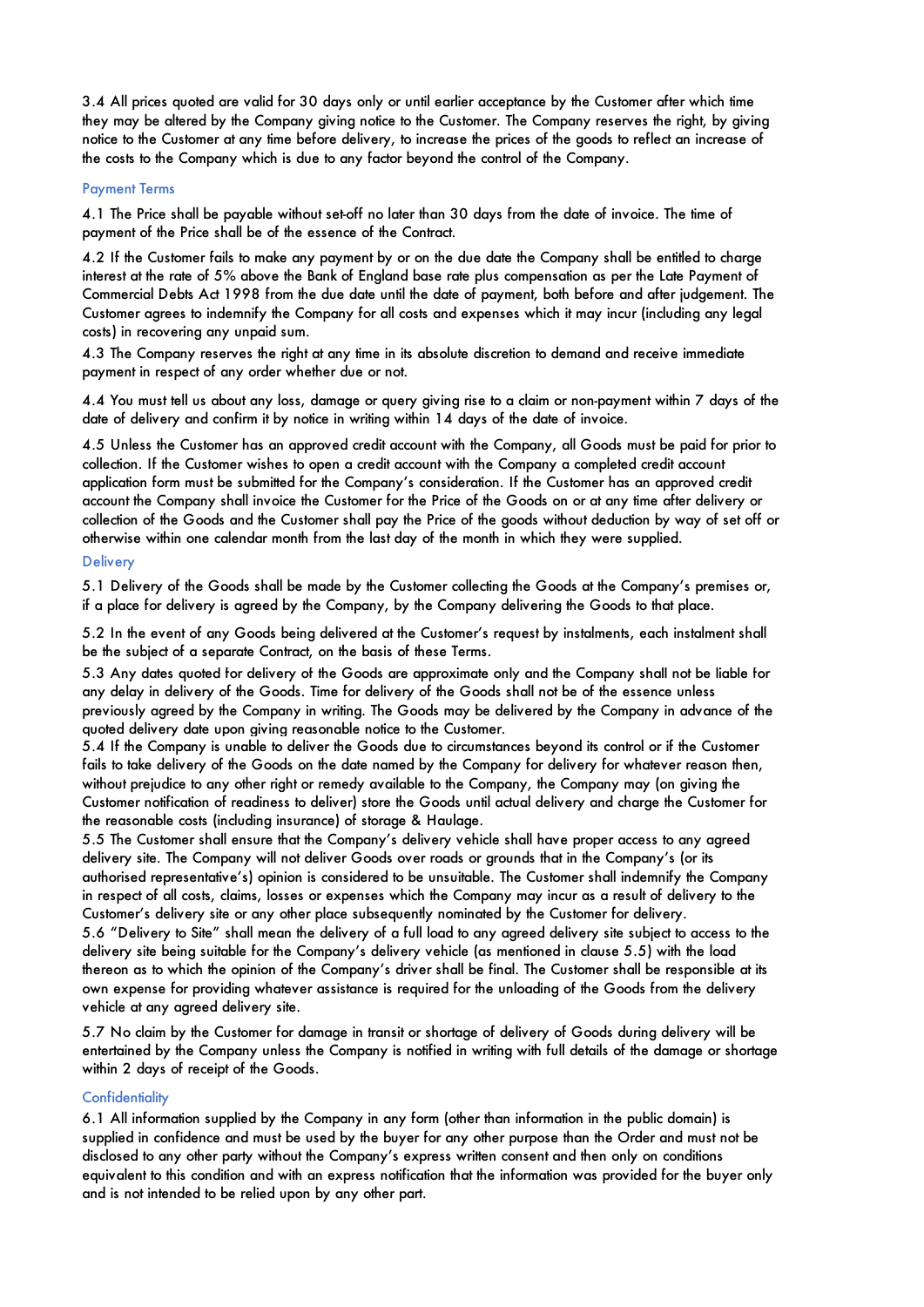#### Claims of Defect

Retention of Title and Risk 7.1 The Customer shall inspect the Goods on delivery and shall within two working days of delivery, notify the Company in writing of any alleged defect, shortage in quantity, damage or failure to comply with description or sample (save where such defect is not reasonably apparent from an initial inspection or testing). If the Customer fails to comply with these provisions the Goods shall be presumed to be in accordance with the Agreement and free from any defect or damage which will be apparent on a reasonable inspection of the Goods and the Customer shall be deemed to have accepted them. The Customer shall notify in writing the Company of any nondelivery of the whole consignment within 14 days of the date of dispatch as stated on the invoice or as soon as reasonably possible thereafter.

8.1 Risk of damage to or loss of the Goods shall pass to the Customer:

8.1.1 In the case of Goods to be collected by the Customer from the Company's premises at the time when the Customer collects the Goods; or

8.1.2 In the case of Goods to be delivered by the Company at the time of delivery or, if the Customer wrongfully fails to take delivery of the Goods, at the time when the Company has tendered delivery of the Goods.

8.2 Until full payment has been received by the Company for all Goods whatsoever supplied at any time by the Company to the Customer:

8.2.1 Property in the Goods shall remain in the Company and the Customer shall hold them as the Company's bailee and fiduciary agent;

8.2.2 The Customer shall keep the Goods properly housed and protected and shall store them separately and in such a way that they can be readily identified as being the Company's property and the Customer agrees that any Goods of a particular make and type distributed by the Company shall be presumed to have been supplied by the Company unless the Customer can prove to the contrary;

8.2.3 The Customer must at its own expense insure and keep insured all Goods which are the Company's property against all the risks which it would be prudent to insure against with a reputable insurance company and must, if the Company so requests cause the Company's interest to be noted on the policy or policies of insurance which shall be made available to the Company for inspection;

8.2.4 The Customer may sell the Goods in the ordinary course of business and on commercially reasonable terms.

8.3 Where the Goods are situated on a third party's premises the Customer shall oblige such third party to ensure that at all times the Customer is in compliance with its obligations under 8.2.2 above and to agree to permit the Company to enter upon the third party's premises and remove the Goods should the Company have revoked the Customer's authority to sell them.

8.5 The proceeds of any Goods disposed of with the Company's consent after such revocation shall be transferred to the Company absolutely without any deduction whatsoever, the Customer having no interest in them or in any part of them, and until such transfer shall be held on trust for the Company as its absolute property. Such proceeds shall be kept separate from the Customer's own monies and from all other accounts (the Customer being required to open a separate account for receiving such proceeds of sale and to notify the Bank where the account is held of the Company's interest in the proceeds of sale). When the Company has actually received payment for the Goods so disposed of the Company shall credit the Customer's account with an amount equal to such a payment, appropriating it in such manner as the Company shall choose. 8.6 For the purpose of Clause 8.5 "proceeds" means money, right or other thing tangible or intangible, received in exchange for the goods. 8.4 The Company may at any time by written or oral notice revoke as to all or any Goods not previously sold by the Customer the authority given to it under Clause 8.2.4. Upon such revocation the Customer shall hold such Goods to the Company's order; shall not dispose of them in any way without the Company's consent and shall permit the Company to enter upon any premises where the Goods are located and to recover the same.

#### Liabilities, Indemnities & Warranties

9.1 No condition or warranty is given by the Company or to be implied as to the life of the Goods or that they will be suitable for any particular purpose or for use under any specific conditions even where the same have been made known to the Company.

9.2 Subject as expressly provided in these Terms, and except where the Goods are sold to a person dealing as a consumer, all warranties, conditions or other terms implied by statute or common law are excluded to the fullest extent permitted by law.